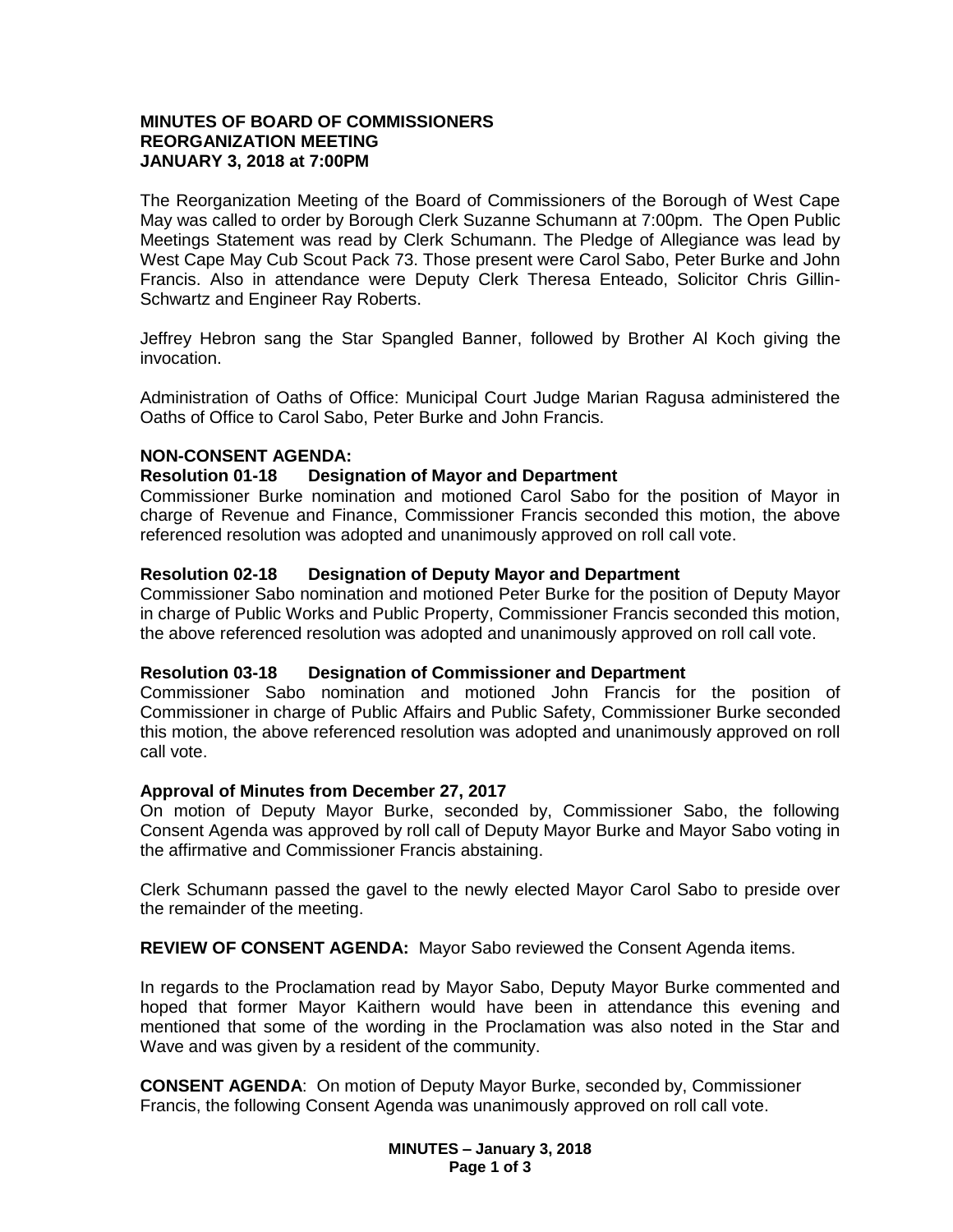- 04-18 Designation of Departments for Borough Commissioners
- 05-18 Temporary Budget
- 06-18 Temporary Budget Water/Sewer
- 07-18 Cash Management Plan
- 08-18 Setting the Date, Time and Place of Board of Commissioners Meetings
- 09-18 Holidays
- 10-18 Establishing Change Funds
- 11-18 Petty Cash Fund
- 12-18 Designation of Official Newspaper
- 13-18 Depositories
- 14-18 Authorizing Tax Assessor to File Regular Appeals
- 15-18 Fixing Rate of Interest on Delinquent Taxes and Assessments and Fixing a Penalty on Delinquent Taxes and Municipal Charges
- 16-18 Confirmation of Officials for the Joint Insurance Fund and Municipal Excess Liability Fund
- 17-18 Deferred School Tax Levy for Lower Cape May Regional School
- 18-18 Deferred School Tax Levy for West Cape May Elementary School
- 19-18 Renewal of Trailer Park License Broadway Trailer Park
- 20-18 Renewal of Trailer Park License Westwood Mobile Estates
- 21-18 Setting Dates of Events for Wilbraham Park
- 22-18 Appointment of Deputy Municipal Clerk
- 23-18 Appointing Class III Member of the Planning Zoning Board
- 24-18 Appointing Animal Control Services Animal Control of South Jersey
- 25-18 Appointing Risk Management Consultant Marsh & McLennan Agency
- 26-18 Professional Services Appointment Borough Solicitor
	- Barry, Corrado & Grassi, P.C.
- 27-18 Professional Services Appointment Municipal Auditor
	- Ford, Scott & Associates, LLC
- 28-18 Professional Services Appointment Bond Counsel
	- McManimon, Scotland & Baumann, LLC
- 29-18 Professional Services Appointment Public Defender
	- Michael Sorensen, Esquire
- 30-18 Professional Services Appointment Municipal Prosecutor
	- Daniel Kurkowski, Esquire
- 31-18 Professional Services Appointment COAH Counsel
	- Jeffrey R. Surenian & Associates, LLC
- 32-18 Professional Services Appointment COAH Administrative Agent
- TRIAD Associates
- 33-18 Professional Services Appointment COAH Planner

Heyer, Gruel & Associates

- 34-18 Authorizing the Acquisition of Two (2) Used Fire Trucks from Oakmont Fire Company #1, Township of Havertown, Pennsylvania
- 35-18 Appointment of Emergency Management Coordinator
- 36-18 Appointment of Deputy Emergency Management Coordinators